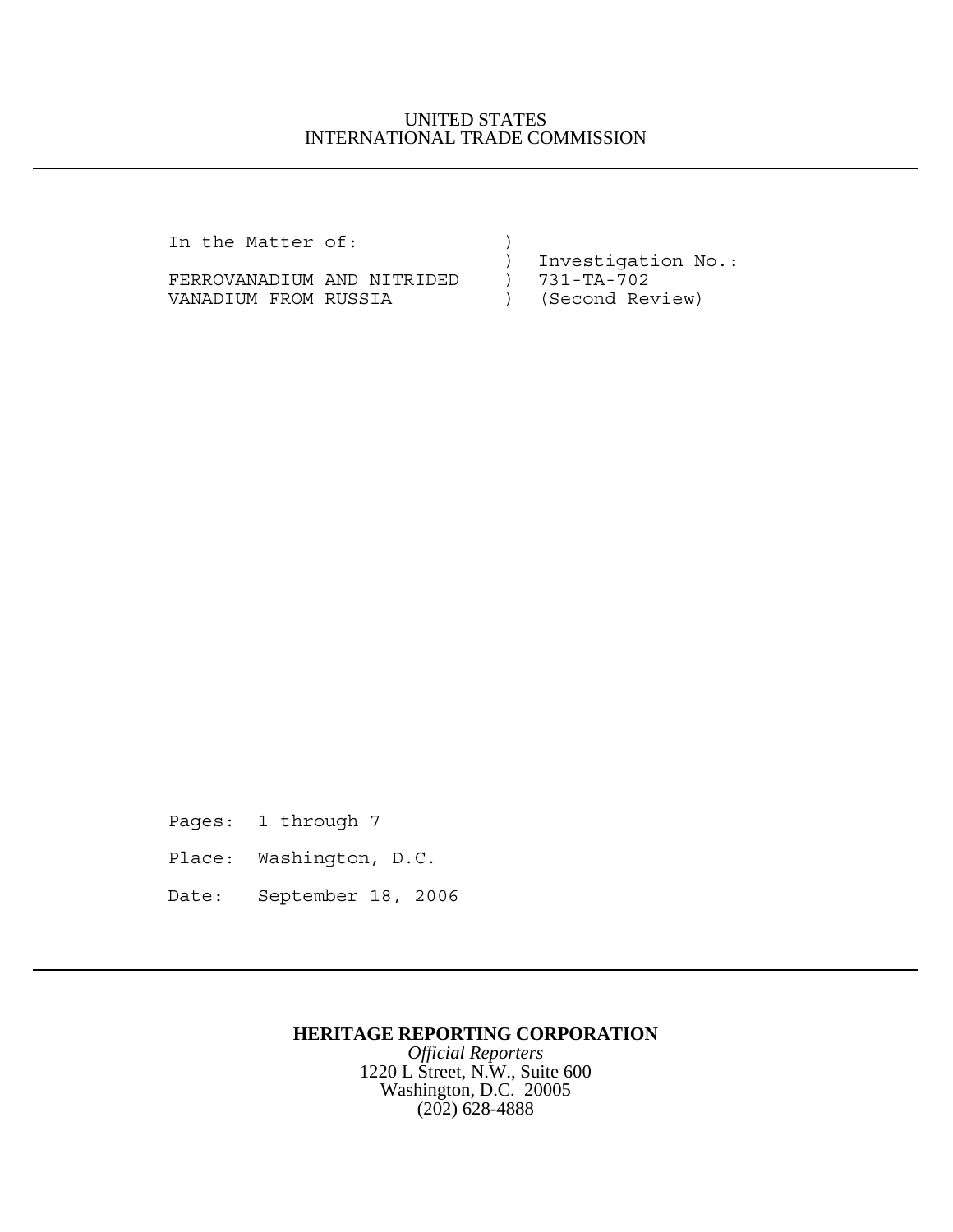THE UNITED STATES INTERNATIONAL TRADE COMMISSION

| In the Matter of:          |  |                    |
|----------------------------|--|--------------------|
|                            |  | Investigation No.: |
| FERROVANADIUM AND NITRIDED |  | 731-TA-702         |
| VANADIUM FROM RUSSIA       |  | (Second Review)    |

Monday, September 18, 2006

Room 101 U.S. International Trade Commission 500 E Street, S.W. Washington, D.C.

The Commission meeting commenced, pursuant to notice, at 1:02 p.m., before the Commissioners of the United States International Trade Commission, the Honorable DANIEL R. PEARSON, Chairman, presiding. APPEARANCES:

On behalf of the International Trade Commission:

Commissioners:

DANIEL R. PEARSON, CHAIRMAN (presiding) SHARA L. ARANOFF, VICE CHAIRMAN JENNIFER A. HILLMAN, COMMISSIONER STEPHEN KOPLAN, COMMISSIONER DEANNA TANNER OKUN, COMMISSIONER CHARLOTTE R. LANE, COMMISSIONER

BILL BISHOP, HEARINGS AND MEETINGS COORDINATOR SHARON BELLAMY, HEARINGS AND MEETINGS ASSISTANT

> Heritage Reporting Corporation (202) 628-4888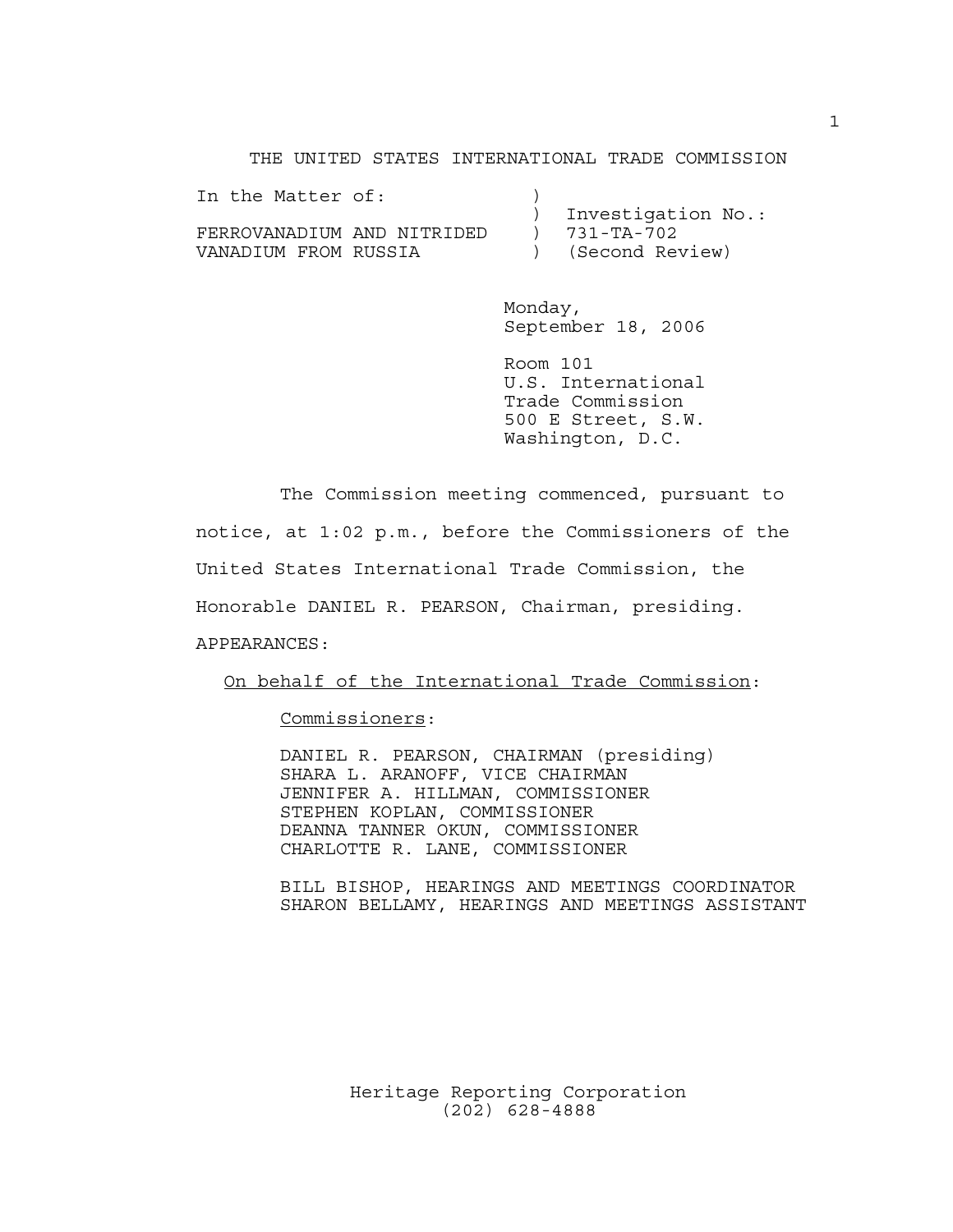APPEARANCES: (Cont'd.)

Staff:

RUSSELL DUNCAN, INVESTIGATOR GERALD HOUCK, INDUSTRY ANALYST KAREN DRISCOLL, ATTORNEY DIANE MAZUR, SUPERVISORY INVESTIGATOR

Heritage Reporting Corporation (202) 628-4888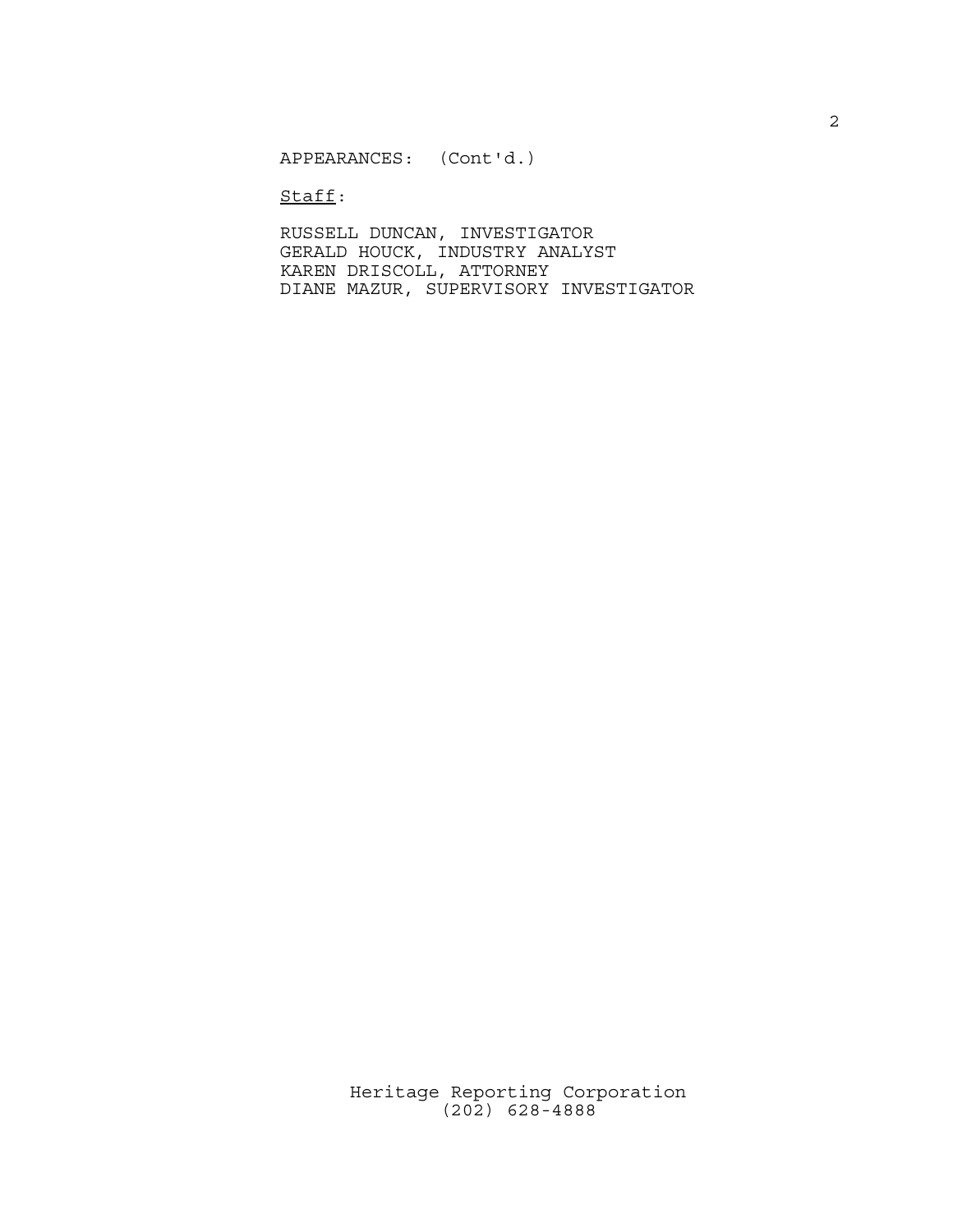## I N D E X

| Meeting called to order                                                                                 | 4 |
|---------------------------------------------------------------------------------------------------------|---|
| Agenda for Future Meeting:<br>none                                                                      | 4 |
| Minutes: September 6 and 12, 2006                                                                       | 4 |
| Ratification List: 06-017                                                                               | 4 |
| Outstanding Action Jackets: none                                                                        | 4 |
| Inv. No. 731-TA-702 (Second Review) (Ferrovanadium<br>and Nitrided Vanadium from Russia) - briefing and |   |
| vote                                                                                                    |   |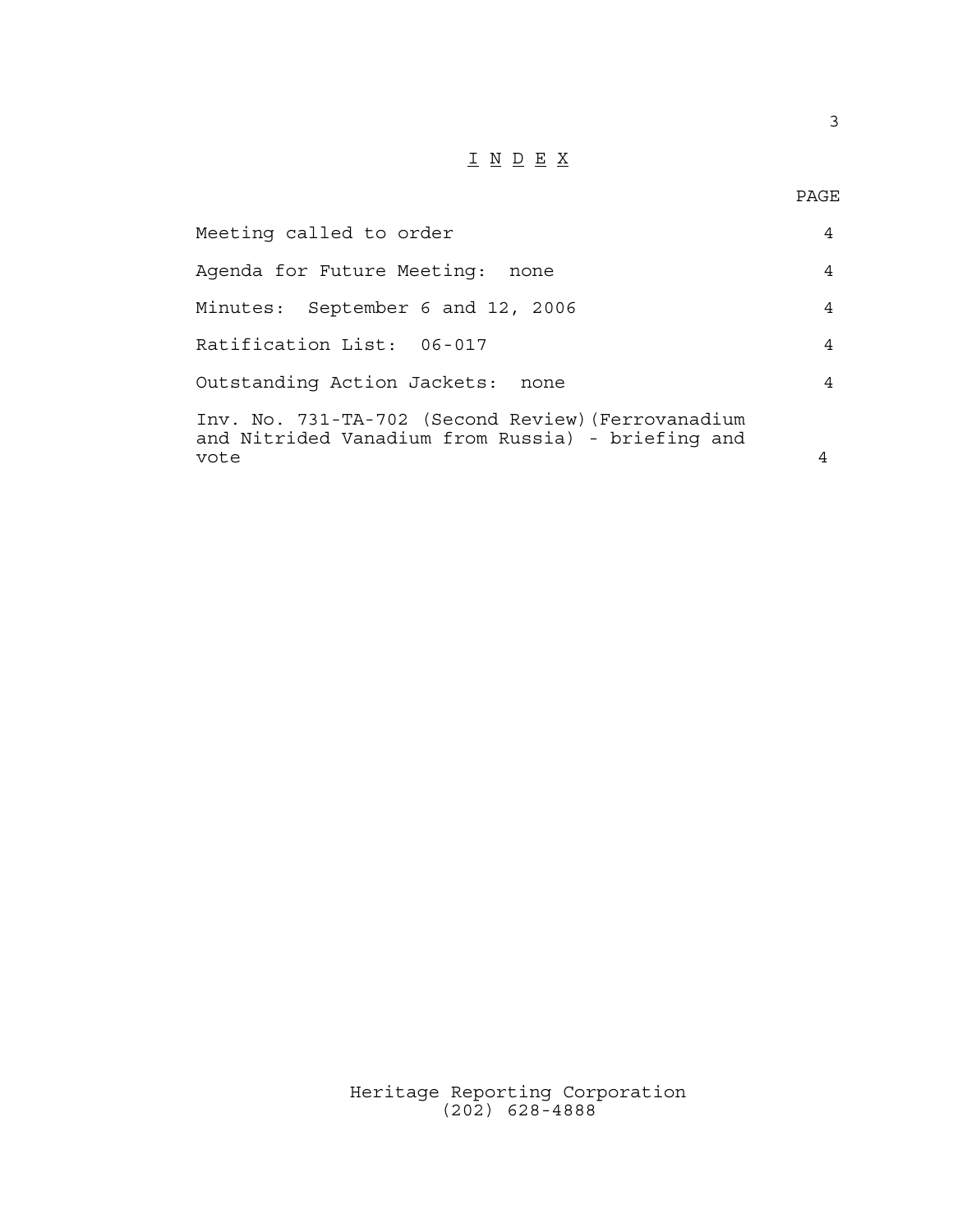| 1              | $\underline{P} \underline{R} \underline{O} \underline{C} \underline{E} \underline{E} \underline{D} \underline{I} \underline{N} \underline{G} \underline{S}$ |
|----------------|-------------------------------------------------------------------------------------------------------------------------------------------------------------|
| $\overline{2}$ | (1:02 p.m.)                                                                                                                                                 |
| 3              | CHAIRMAN PEARSON: Good afternoon.<br>This                                                                                                                   |
| 4              | meeting of the U.S. International Trade Commission                                                                                                          |
| 5              | will now come to order.                                                                                                                                     |
| 6              | I understand that there are no agendas for                                                                                                                  |
| 7              | future meetings or outstanding action jackets to                                                                                                            |
| 8              | consider.                                                                                                                                                   |
| 9              | Are there any objections to approval of the                                                                                                                 |
| 10             | minutes of September 6 and 12, 2006 or Ratification                                                                                                         |
| 11             | List 06-017?                                                                                                                                                |
| 12             | (No response.)                                                                                                                                              |
| 13             | CHAIRMAN PEARSON: Hearing none, they are                                                                                                                    |
| 14             | approved.                                                                                                                                                   |
| 15             | In a moment, we will turn to the briefing                                                                                                                   |
| 16             | and vote in Investigation No. 731-TA-702 (Second                                                                                                            |
| 17             | Review) (Ferrovanadium and Nitrided Vanadium from                                                                                                           |
| 18             | Russia).                                                                                                                                                    |
| 19             | Welcome to Ms. Mazur and the staff who                                                                                                                      |
| 20             | participated in this investigation.                                                                                                                         |
| 21             | Are there any questions for the staff?                                                                                                                      |
| 22             | (No response.)                                                                                                                                              |
| 23             | CHAIRMAN PEARSON: Are there any additions                                                                                                                   |
| 24             | or corrections to the staff report?                                                                                                                         |
| 25             | MS. MAZUR: Yes, Mr. Chairman. Thank you                                                                                                                     |
|                | Heritage Reporting Corporation<br>$(202)$ 628-4888                                                                                                          |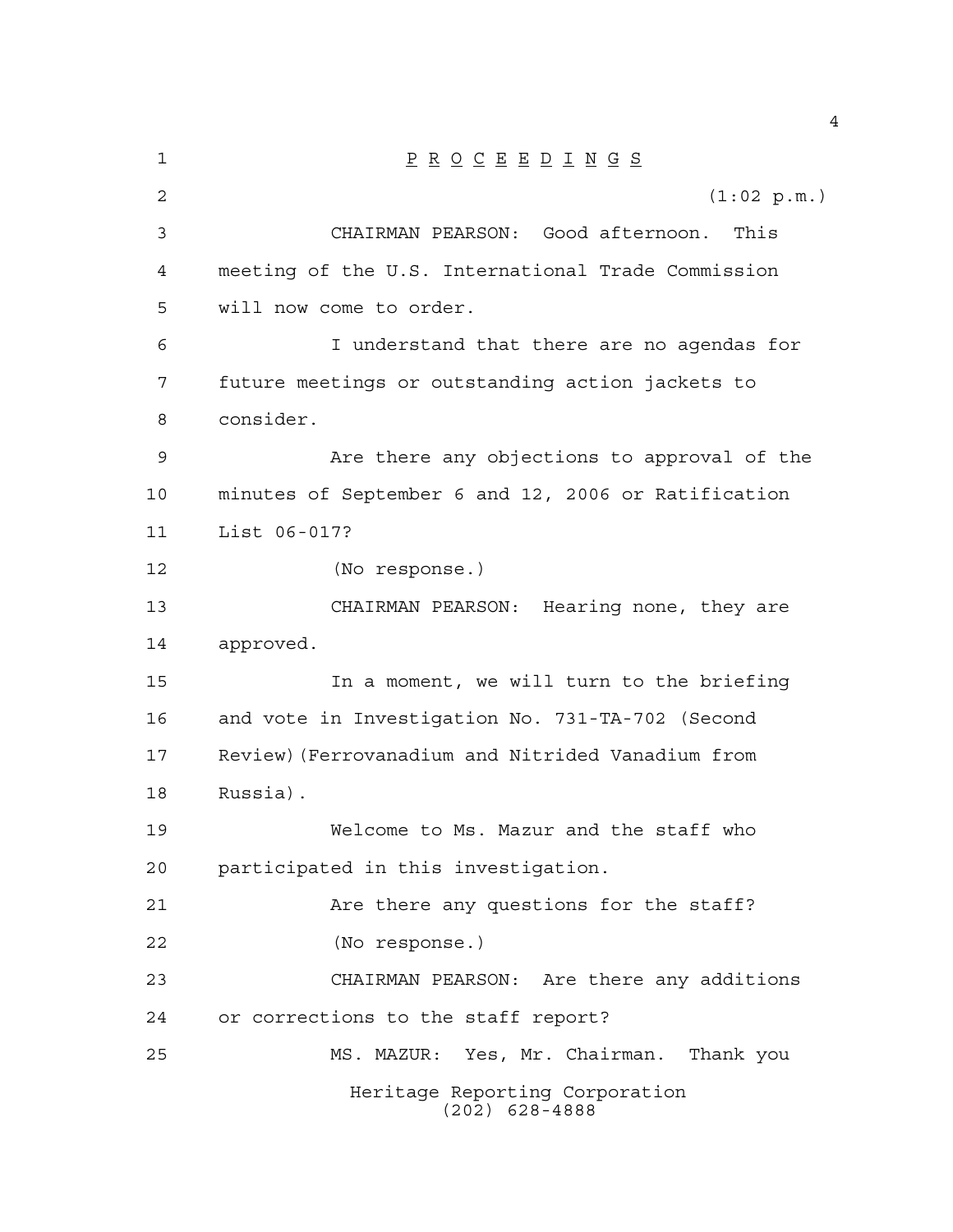Heritage Reporting Corporation very much for the welcome. Revisions to the staff report are contained in Investigations Memorandum DD- 138. CHAIRMAN PEARSON: Is there any objection to approval of the staff report? (No response.) CHAIRMAN PEARSON: Hearing none, it is approved. Mr. Secretary, will you please call the roll? MR. BISHOP: Commissioner Hillman. COMMISSIONER HILLMAN: I vote in the affirmative. MR. BISHOP: Commissioner Pearson. CHAIRMAN PEARSON: I vote in the affirmative. MR. BISHOP: Commissioner Lane. COMMISSIONER LANE: I vote in the affirmative. MR. BISHOP: Commissioner Koplan. COMMISSIONER KOPLAN: I vote in the affirmative. MR. BISHOP: Commissioner Okun. COMMISSIONER OKUN: I vote in the affirmative.

(202) 628-4888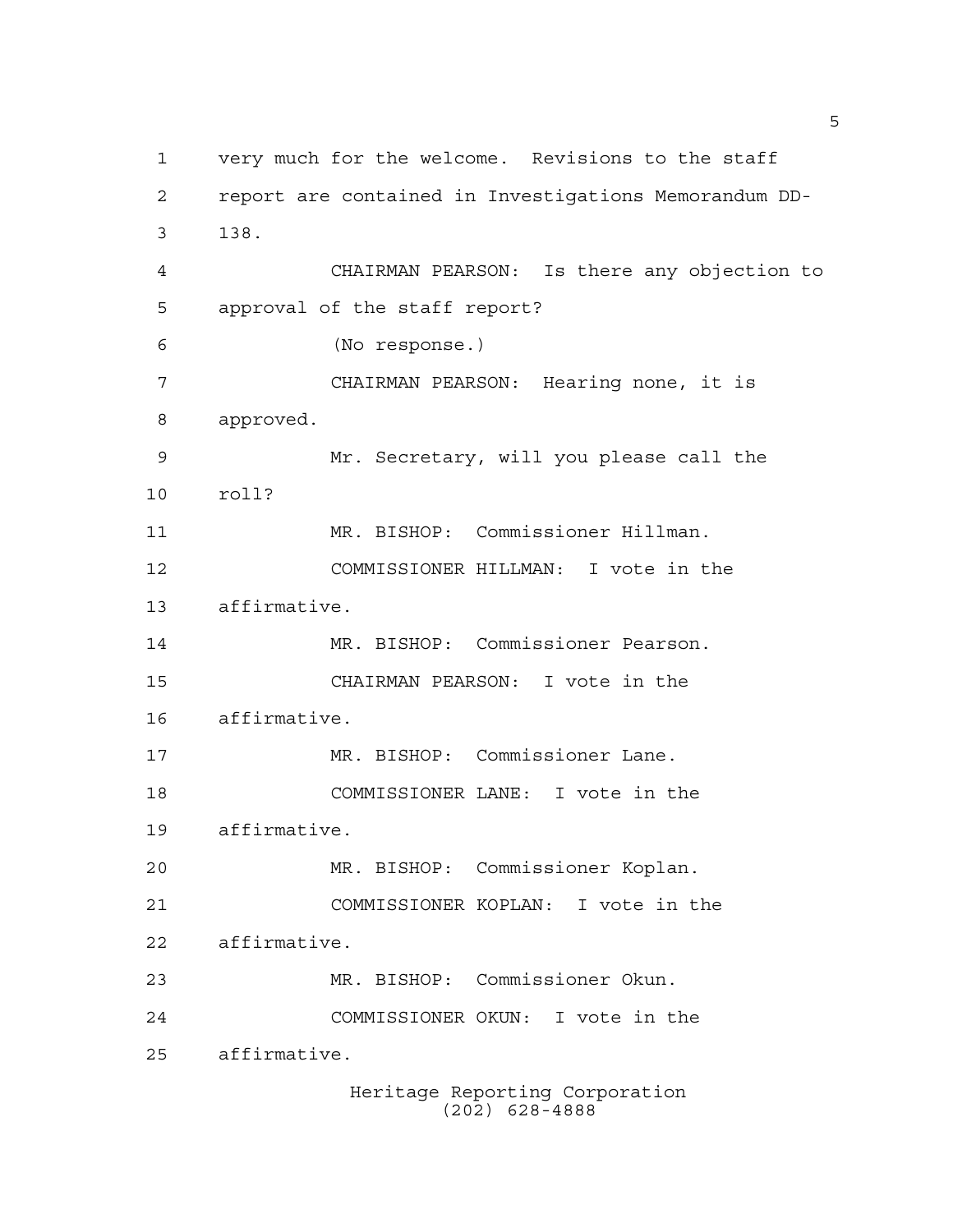MR. BISHOP: Commissioner Aranoff. VICE CHAIRMAN ARANOFF: I vote in the affirmative. MR. BISHOP: Mr. Chairman, the Commission has reached an affirmative determination in this second sunset review. CHAIRMAN PEARSON: Thank you, Mr. Secretary. Further information regarding this determination will be available in the press release. Commissioners' opinions currently are scheduled to be transmitted to the Department of Commerce on or before September 28, 2006. Thank you to all the staff who participated in this investigation. Seeing that there is no other business before the Commission, this meeting is adjourned. (Whereupon, at 1:05 p.m., the Commission meeting was adjourned.) //  $20 /$  $21 /$  $22 / /$  $23 / /$  $24 /$  $25 / /$ 

> Heritage Reporting Corporation (202) 628-4888